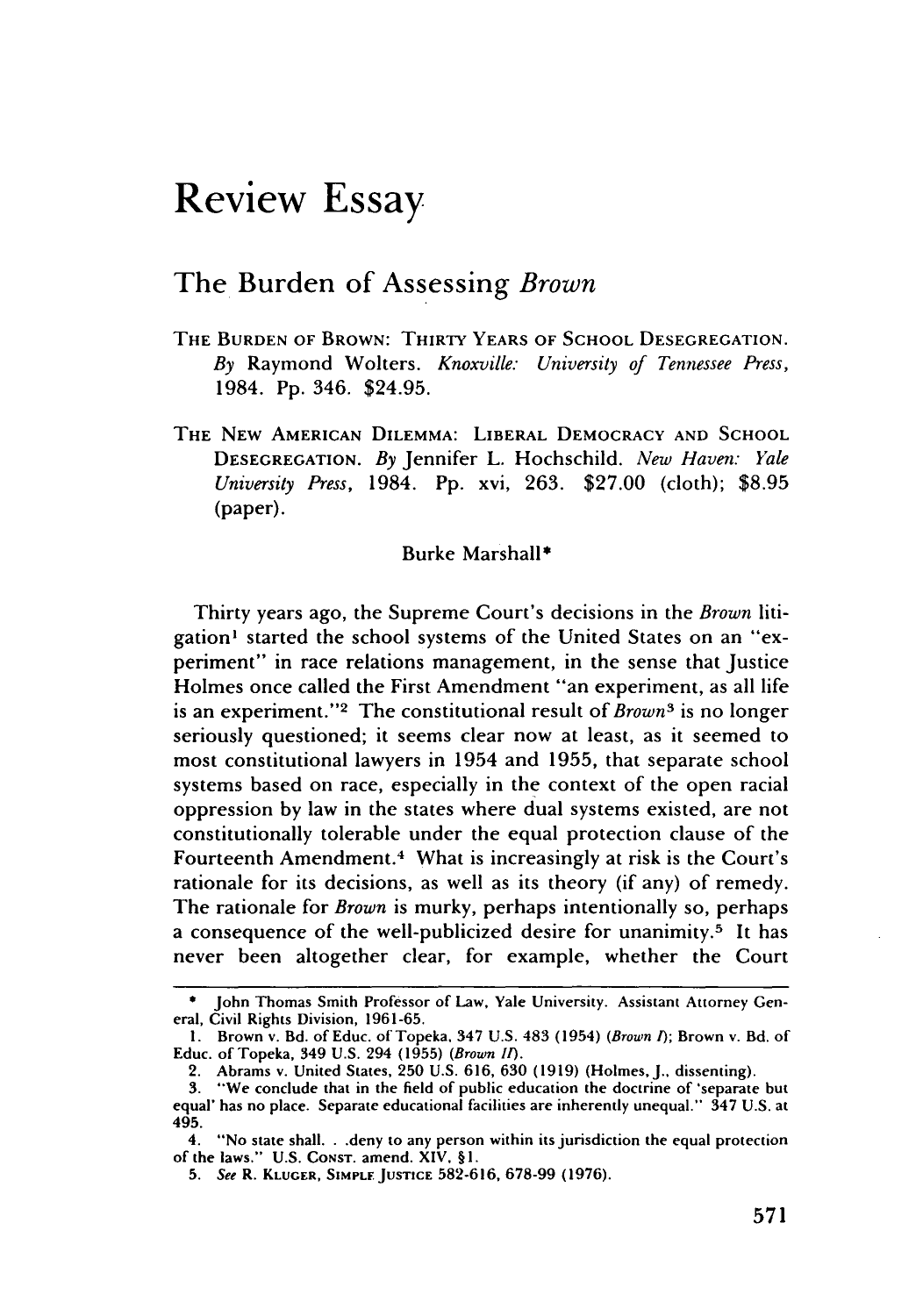thought actual educational disadvantage to black students, as opposed to intentional racial separation devoid of any provable adverse effects, was at the heart of the holding in *Brown.* The Court's treatment of other forms of state-sanctioned segregation strongly suggests that *Brown* did not turn on, or at least did not require proof of, educational harm. <sup>6</sup>

The question of remedy was deliberately left unanswered in *Brown II*,<sup>7</sup> and it remains necessarily ambiguous because of confusion as to the source and precise identification of the constitutional rights at stake. It is still uncertain whether the core principle involved in that case should be analyzed solely with regard to violations of the rights of *individuals* or whether, as I believe,8 "discrimination against a people" must be remedied by structural change that includes raceconscious assignments aimed at dismantling dual school systems, as *Green v. County School Board of New Kent County9* and *Swann v. Charlotte-Mecklenburg Board of Education'0* clearly imply. In any case, the conception of remedy has either changed or evolved enormously since the Court's 1955 decision in *Brown II.I*

This brief background is explanation enough for welcoming the outpouring of serious studies of the school desegregation experiment. There is sufficient difficulty, controversy, paradox, and social tension to tempt historians like Raymond Wolters and political scientists like Jennifer Hochschild, as well as sociologists, economists, philosophers, and educational theorists, into bringing their special insights to the constitutional traces of the *Brown* decisions. Moreover, it is an area in which lawyers and legal academics probably have little left to contribute.

While Wolters's *The Burden of Brown12* and Hochschild's *The New American Dilemma<sup>13</sup>*both use the *Brown* litigation as a starting point,

*<sup>6.</sup> See* Marshall, *Southern Judges in the Desegregation Struggle* (Book Review), 95 HARV. L. REV. 1509, 1509 n.6 (1982) and cases cited therein.

<sup>7. 349</sup> U.S. at 298-301.

<sup>8.</sup> Marshall, *A Comment on the Nondiscrimination Principle in a "Nation of Minorities",* 93 YALE L.J. 1006 (1984).

<sup>9. 391</sup> U.S. 430 (1968).

<sup>10. 402</sup> U.S. 1 (1971).

<sup>11. 349</sup> U.S. 294 (1955).

<sup>12.</sup> R. WOLTERS, **THE BURDEN OF BROWN** (1984) [hereinafter cited as **WOLTERS].** This book was given the Gavel award tor 1985 by the American Bar Association. *See* Wash. Post, July **5,** 1985, at Al0, col. 1. As this review shows, I think the award was a bad mistake. The membership of the awards committee and the procedures it follows convince me, however, that the error was in judgment and care, and that no political statement was intended.

<sup>13.</sup> J. **HOCHSCHILD, THE NEW AMERICAN DILEMMA** (1984) [hereinafter cited as **HOCHSCHILD].**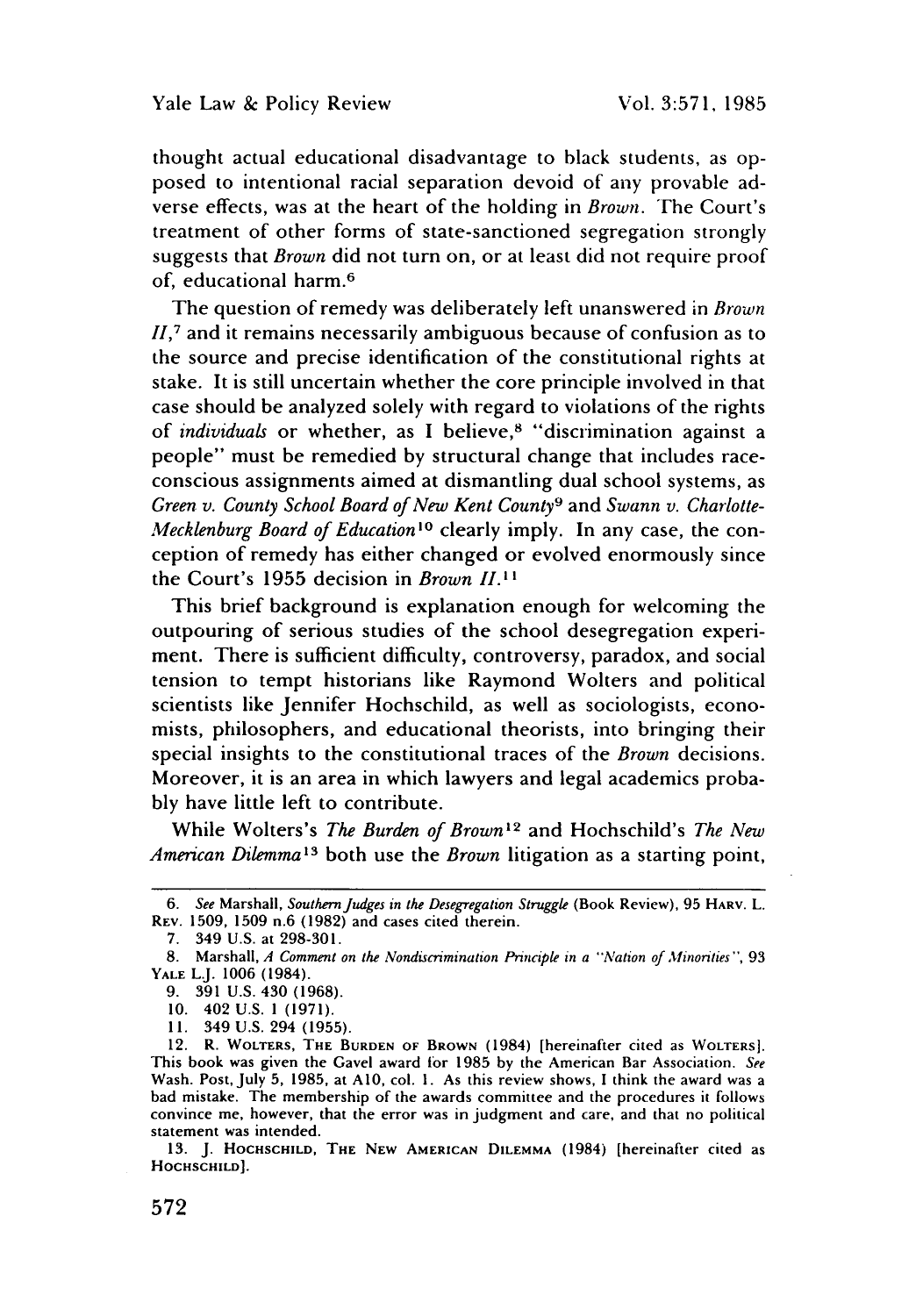their books contrast in virtually every other respect. Methodologically, Hochschild depends on empirical work that reflects the school desegregation experience throughout the nation. Wolters uses instead detailed case studies of the lawsuits that culminated in *Brown,* drawing his conclusions from the subsequent histories of those particular school systems, and making no attempt at comparative analysis of other seemingly similar ones. The conclusions of the two authors lie at opposite poles of the critical spectrum. Wolters sees meddling, intrusive courts as having deeply and adversely affected the educational enterprises he examines, while Hochschild argues that, on the contrary, the problem has been timidity on the part of judges and other officials in the face of a pressing need for active and forceful desegregation. These conclusions can be seen as resting on fundamental if unarticulated differences in each author's conception of the scope of rights and remedies in the desegregation context. Wolters focuses on individual choice and a color-blind nondiscrimination principle, while Hochschild is concerned with patterns of equality among racial groups.

The Wolters book is a product of revisionism and despair. Its premise is not that *Brown* was wrongly decided, but that the rights announced in *Brown* should be without any system-wide remedy, because the implementation of a remedy dealing with an entire school system, instead of with just the assignment of individual students, does significant and lasting harm to the educational mission of the schools, at least in most cases. In doctrinal terms, Wolters believes that the Court made a mistake in the *New Kent County* case, where it effectively barred the use of freedom-of-choice plans on which the South (and eventually the North) had come to depend, in reliance on Judge John J. Parker's famous opinion on remand in the Clarendon County case, where he said that the Supreme Court had "not decided that the states must mix persons of different races in the schools. . . What it has decided, and all that it has decided, is that a state may not deny to any person on account of race the right to attend any school that it maintains."<sup>14</sup> Wolters's thesis, repeated in bits and pieces throughout the book, is summarized in his introduction:

In the *Brown* districts, education has suffered grievously from naively liberal court orders, from the influence of progressive education, and from the defiant and irresponsible behavior of some students. The

<sup>14.</sup> Briggs v. Elliott, 132 F.Supp. 776, 777 (E.D.S.C. 1955). The decision was formally rendered per curiam.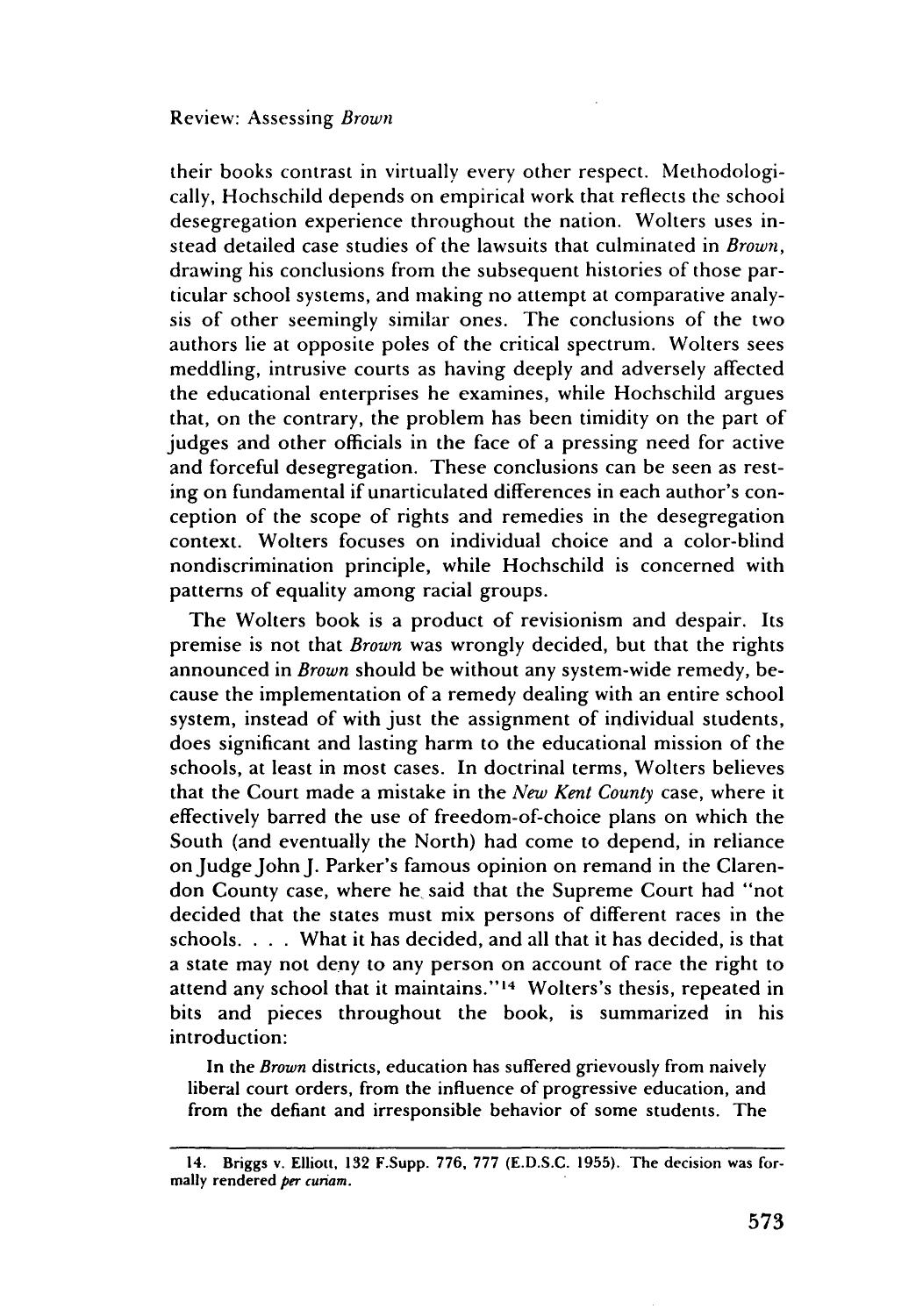Constitution has also suffered as judges have arrogated the right to make social policy. Segregation was anachronistic in the middle of the twentieth century, but in a democracy social reform should be undertaken by the people's elected representatives, not by unelected judges. I further believe the Supreme Court erred in policy as well as in prerogative when it moved from color blindness to color consciousness and began to impose remedies that require racial balance. My own point of view is so different from the prevailing wisdom that it seems advisable to state it candidly at the outset and then to present the evidence in detail and with a minimum of didactic intrusions.<sup>15</sup>

The last sentence suggests that the "evidence" forced Wolters to his conclusions, but it is hard to avoid the impression that his conclusions came first. There is nothing in the choice or presentation of the factual material in the book that compels or even substantially supports any of his preceding four assertions.

Wolters has chosen for his case studies the school districts involved in the five lawsuits that happened to be ripe for constitutional decision during the 1952-1954 Terms of the Supreme Court. 16 These cases, as is well known, arose in Topeka, Kansas, <sup>17</sup> Prince Edward County, Virginia,<sup>18</sup> Clarendon County, South Carolina,<sup>19</sup> New Castle County, Delaware,<sup>20</sup> and the District of Columbia.<sup>21</sup> The sweeping conclusions I have just quoted rely on historical accounts of the events in these five school systems. That is the significance of Wolters's opening qualifier - "in the *Brown* districts" — although I think it fair to say both that he does not confine his reflections to the experience in those districts and that the reader is not meant so to confine her own impressions about the consequences of *Brown.*

Although there is a surface plausibility to the choice, it seems to me methodologically arbitrary to pick these five districts for study. They have little to do with each other, except for the coincidence of their positions on the dockets of the NAACP and the Legal Defense

**<sup>15.</sup>** WOLTERS at **7-8.**

**<sup>16.</sup>** The choice of cases in 1954 was, of course, in some sense predetermined by the litigation strategy of the NAACP. *See generally* R. KLuGER, **SIMPLE JUSTICE** (1976).

<sup>17.</sup> Brown v. Bd. of Educ. of Topeka, **98** F.Supp. **797** (D. Kan. 1951), *rev'd,* 349 U.S. 294 **(1955).**

<sup>18.</sup> Davis v. County School Bd. of Prince Edward County, 103 F.Supp. 337 (E.D. Va. 1952), *rev'd sub nom.* Brown v. Bd. of Educ. of Topeka, 349 U.S. 294 (1955).

<sup>19.</sup> Briggs v. Elliott, 103 F.Supp. 920 (E.D.S.C. 1952), *rev d sub nom.* Brown v. Bd. of Educ. of Topeka, 349 U.S. 294 (1955).

<sup>20.</sup> Gebhart v. Belton, 33 Del. Ch. 144, 91 A.2d 137 (Sup. Ct. 1952), *aff'd sub nom.* Brown v. Bd. of Educ. of Topeka, 349 U.S. 294 (1955).

<sup>21.</sup> Boiling v. Sharpe, 347 U.S. 497 (1954); Brown v. Bd. of Educ. of Topeka, 349 U.S. 294 (1955).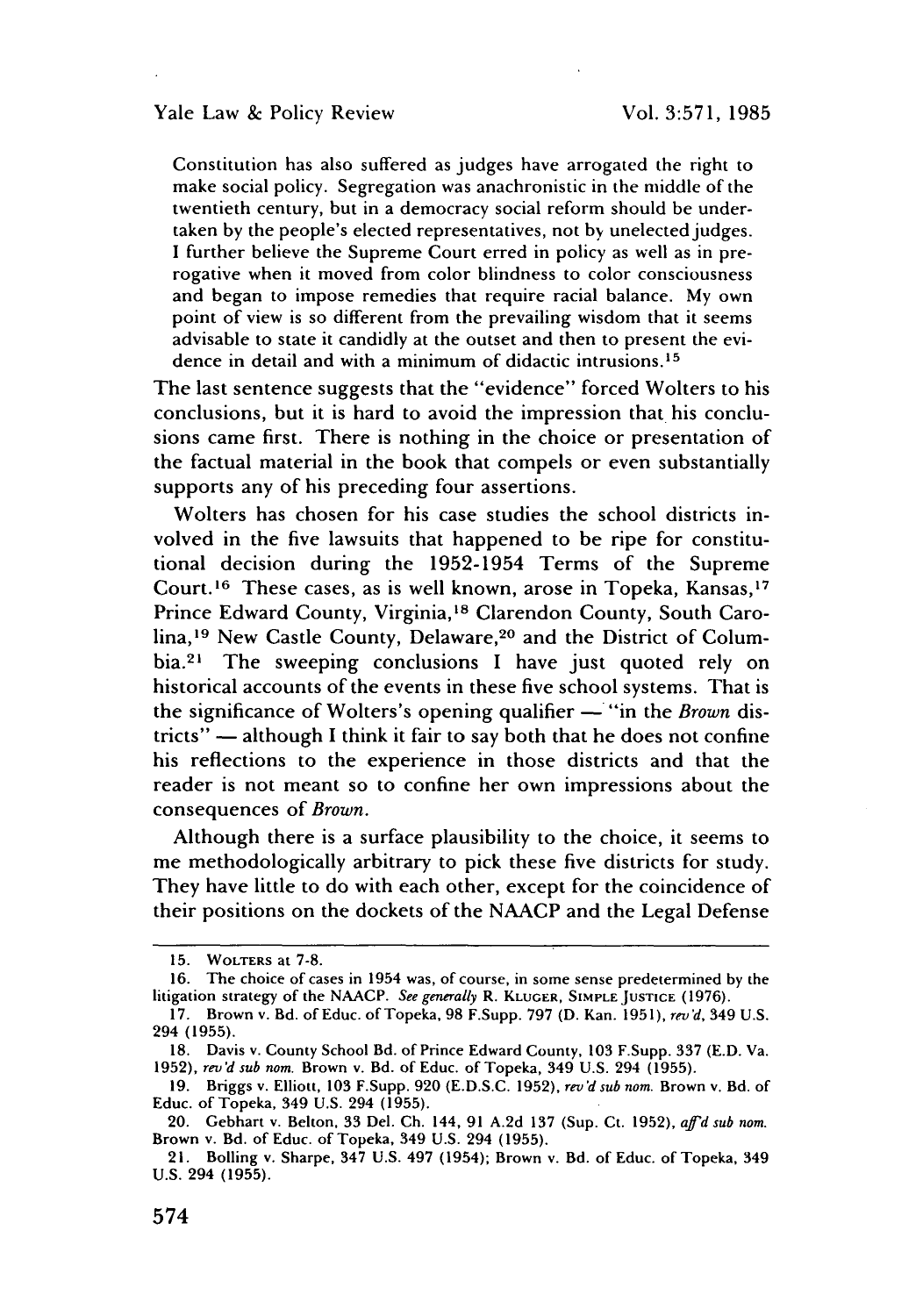Fund and their temporal location on the Supreme Court calendar. As it happens, two are located in educationally, culturally, and economically deprived rural counties in the deep South. The choice of one of those districts for study might be explained in terms of method, but not both. Two are in border states  $-$  one in a small city, the other in a sprawling county that includes an urban area. Again, there seems to be no reason to look at both in detail. The fifth is in the nation's capital, a largely black city to start with, where the choice of a metropolitan-wide school system was unavailable. It is unique and hence useless for comparative purposes.

Professor Wolters to some extent disclaims any intent to generalize from the events in the five systems, 22 but that is precisely what he does both at the book's beginning<sup>23</sup> and at its end:

Prudent social policy and a consistent application of the Constitution require that *Green [New Kent County]* be repudiated and that Judge Parker's dictum in *Briggs* be revived as the correct interpretation of the equal protection clause. The ambiguous *Brown* opinion would then be understood to mean what most people thought it meant in 1954, and desegregation would mean what Congress certainly intended when it enacted the Civil Rights Act of 1964: the prohibition of official racial discrimination, not the prohibition of racially neutral policies that do not lead to a substantial amount of racial mixing. Management of the public schools would then be returned to local school boards and superintendents, and racial policies would be fashioned through the give-and-take of the democratic process. With every form of racial discrimination prohibited, local officials would almost certainly improve on the sorry record that disingenuous judges and naive educational reformers have made in the *Brown* school districts.2 <sup>4</sup>

Putting aside the question of Wolters's qualifications for assessing the good faith of federal judges and the appropriate management of local school systems, I see little in even his own account of these school districts to compel this morose conclusion.

To begin with, Wolters fails to articulate the premises underlying his wholesale condemnation of the experience in the *Brown* districts; he never describes what he thinks are the fundamental social values at stake in the desegregation context. Accordingly, Wolters never evaluates the possible consequences of a reversal of *New Kent County,* possibly because his treatment of the case itself is so unsophistica-

<sup>22.</sup> WOLTERS at **273 ("My** primary goal has been to write an interesting account of desegregation in these districts, not to prove a point or offer solutions to legal and educational problems").

**<sup>23.</sup>** *See supra* text accompanying note **15.**

<sup>24.</sup> WOLTERS **at** 288-89.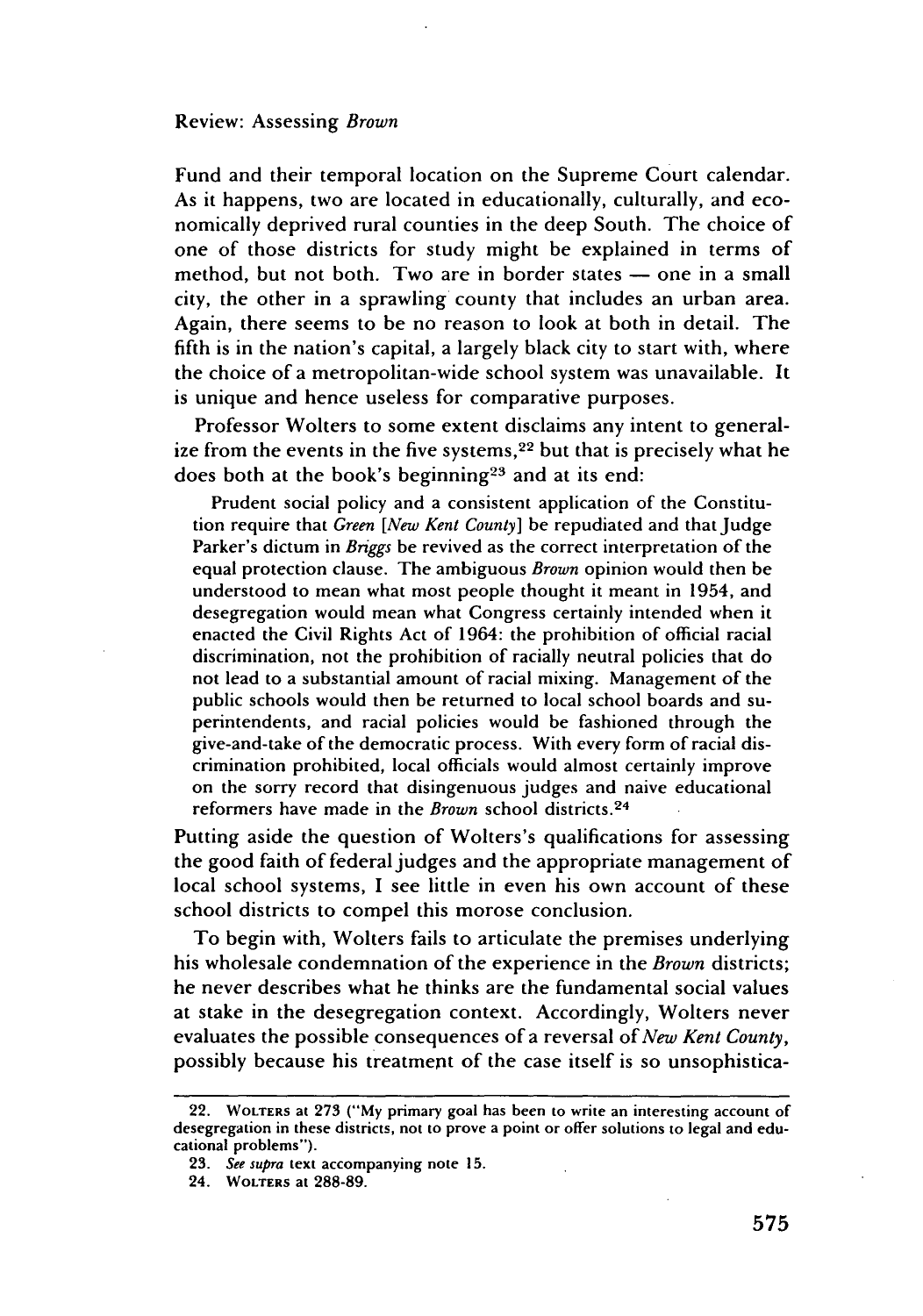ted. To conclude, as Wolters does, merely that the Court in *New Kent County* "prohibit[ed]. **.** .racially neutral policies that do not lead to a substantial amount of racial mixing" is to forsake analysis for glib oversimplification. Whatever the constitutional import of *New Kent County* — and its meaning is a subject of debate — it seems clear that any discussion of the case must at the very least recognize that, *under the circumstances,* freedom-of-choice plans were an ineffective means for achieving the constitutionally required end: " 'the abolition of the system of segregation and its effects.' "<sup>25</sup> To return in 1984 to the rhetoric of "freedom of choice" without an exploration of what that principle meant in New Kent County in 1968, as Wolters does, is inadequate both as history and as legal commentary.<sup>26</sup>

This is not the place to debate at length the legal and social questions surrounding *Brown* and its progeny. However, even if one accepts Wolters's underlying framework, there remain serious flaws in his discussion of the specific events in each of the districts. Within the case studies themselves, Wolters focuses solely on evidence that supports his conclusions, while he ignores available facts that would at least qualify them. Because the book is limited to the *Brown* districts, Wolters also fails to reconcile the problems he sees there with apparent successes in similar districts elsewhere in the country.

Wolters begins his narrative with the District of Columbia, in a chapter sardonically entitled "Showcase of Integration."<sup>27</sup> The entire chapter assumes that both the decrease in the percentage of whites in the District schools ("white flight") and the increase in the absolute number of blacks were caused largely by desegregation.28 Additional blame for the District's problems is laid to the abolition in *Hobson* v. *Hansen29* of the tracking system instituted by Superin-

*Id.* at 16-17 (footnote omitted).

<sup>25.</sup> *New Kent County,* 391 U.S. at 440 (quoting Bowman v. County School Bd. of Charles City County, 382 F.2d 326, 333 (4th Cir. 1967) (Sobeloff, J., concurring) (citation omitted)).

<sup>26.</sup> One might in fact place *New Kent County* on a different axis than Wolters does an axis that differentiates "individual harm" and "group discrimination" as legally cognizable harms, rather than one that spans the spectrum of legally appropriate remedies. *See infra* text accompanying note 63.

<sup>27.</sup> WOLTERS at 9-63.

<sup>28.</sup> Why did so many white students depart from the public schools while blacks moved into the District?. **.** [Ilt would be wrong to conclude that desegregation was not a major factor in the shift. . **.** . [G]iven the prevailing suspicion of those considered different, substantial flight probably would have occurred even if suburban public schools had not been readily available.

<sup>29.</sup> Hobson v. Hansen, 269 F.Supp. 401 (D.D.C. 1967), *remanded without modification sub nom.* Smuck v. Hobson, 408 F.2d 175 (D.C. Cir. 1969).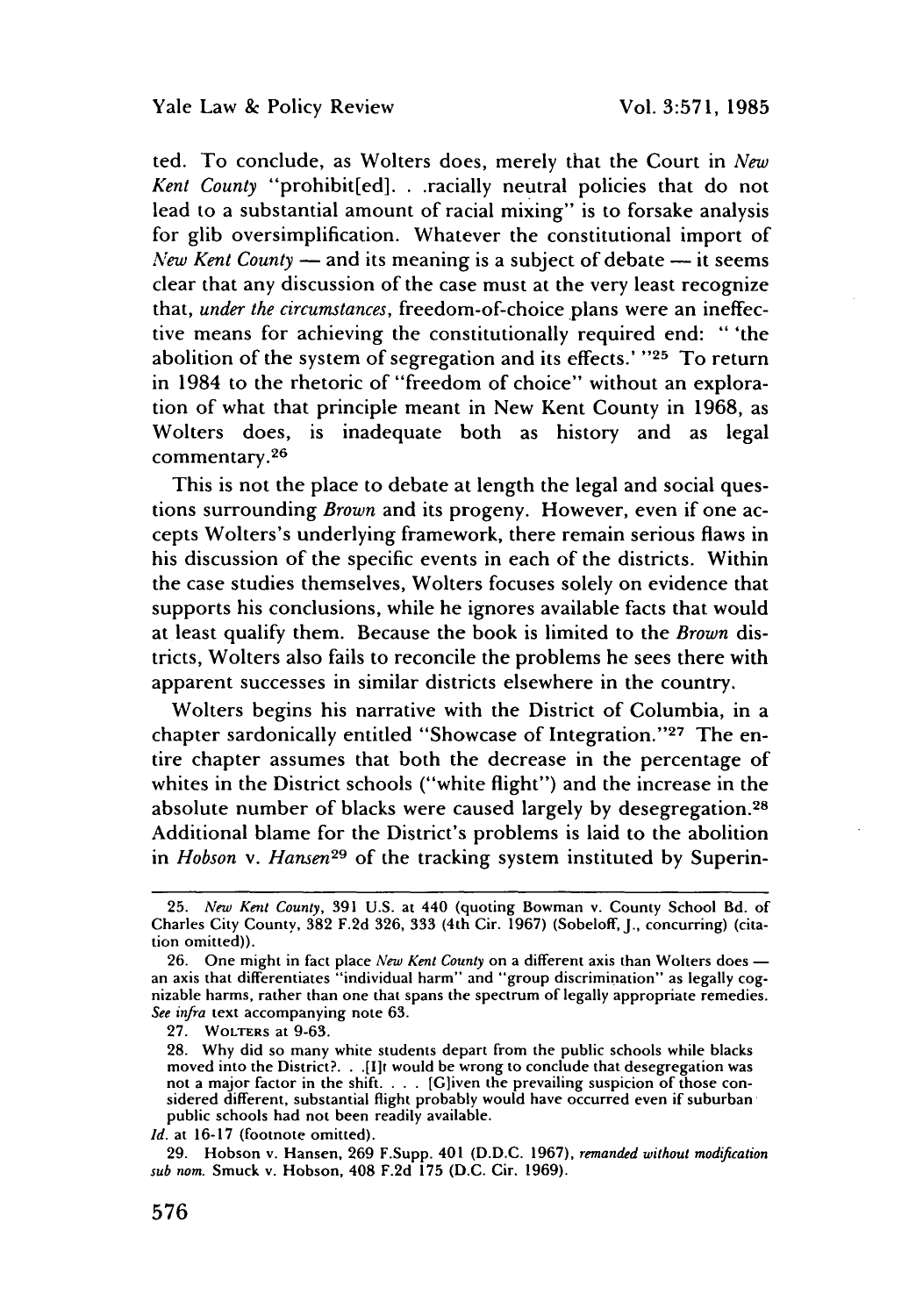tendent Carl Hansen, a system of which Wolters evidently approves.<sup>30</sup> Judge Skelly Wright, the author of that opinion, is portrayed as the villain of the chapter, even though white flight, whatever its cause, was already well underway before the decision. The chapter in summary blames the District's educational problems on "sentimental pedagogy and judicial arrogance."<sup>31</sup> Whatever the merits of the tracking system and of Judge Wright's judicial response to it, that conclusion seems simplistic and opinionated.

Prince Edward County was a symbol of massive resistance to any degree of school desegregation. It had no educational system at all for black children from 1959 until 1963, when the Free School Association was opened on the initiative of the Kennedy administration. In the meantime, white children attended "private" white academies subsidized with tuition grants from the state. On the whole, this appalling story is treated by Wolters with understanding and even sympathy for the whites threatened by *Brown:* "In the final analysis, massive resistance collapsed because whites broke ranks"<sup>32</sup> is his bland assessment. The extraordinary genetic and racial theories of Henry E. Garrett, a former president of the American Psychological Association who was a witness for the school board in the litigation, are treated at some length, completely uncritically.<sup>33</sup>

Wolters does record that the public schools reopened after the Supreme Court's decision in *Griffin v. School Board of Prince Edward County, <sup>34</sup>*with seven white students in 1964 (as compared with 1400 blacks), increasing to about 100 in 1972, 35 but he fails to give recent and easily obtainable racial statistics for the county's public schools. Had he inquired, he would have found evidence of substantial integration in subsequent years; there were 746 whites along with 1628 blacks in the system in 1984-1985.36 Test performances steadily im-

**<sup>30.</sup>** *See, e.g.,* WOLTERS at **17-23.** *See also supra* text accompanying note 15; WOLTERS **at** 281 ("By the 1980s there was a growing recognition that the public schools had suffered from many of the changes associated with desegregation. Instead of solving complex problems that went beyond the schools, it seemed, the reformers had undermined the quality of academic instruction").

<sup>31.</sup> **Id.** at 63.

<sup>32.</sup> **Id.** at **93.**

<sup>33.</sup> *See, e.g., id.* at 76 ("A man of impressive, patrician bearing... [a] prominent psychologist"); *id.* at **84-85** ("An authority on intelligence testing and racial differences,. . Garrett was of the... opinion that blacks were genetically inferior to whites in reasoning power and. **.** .imagination"; he "believed many American liberals. **.** .had re- jected a sane approach to inherent racial characteristics..); *id.* **at** 146-47.

<sup>34. 377</sup> U.S. 218 (1964).

**<sup>35.</sup>** WOLTERS at **116-17.** Wolters does note that "[a]t the end of the [1970s approximately **23** percent of **the** 2,200 public school students were white." *Id.* **at** 121.

**<sup>36.</sup>** These data are available from the Office of **the** Superintendent, Prince Edward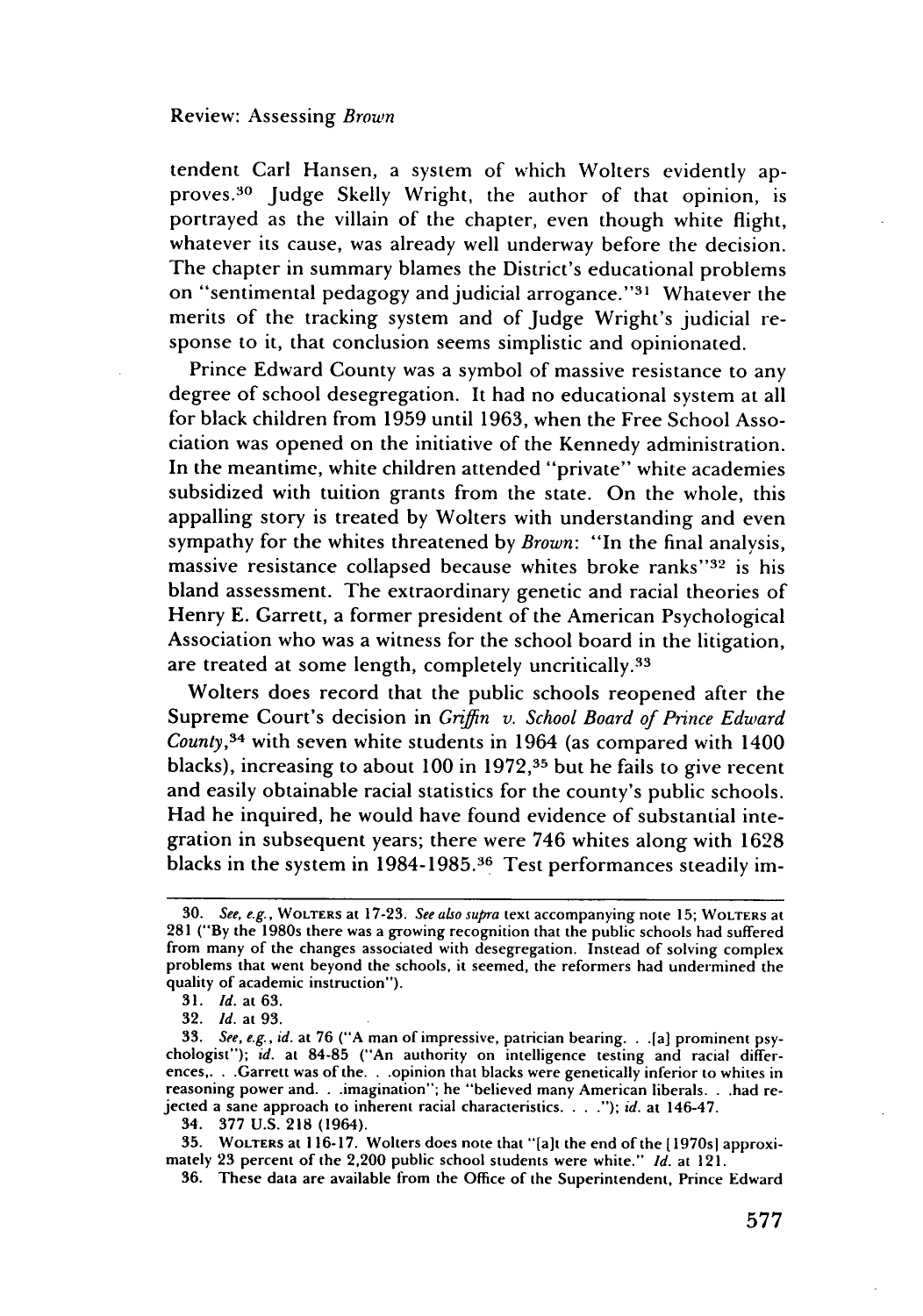proved through 1980.<sup>37</sup> It would be possible to conclude the story on a note of optimism; faced with the expected problems in the rural South after *Brown,* judicial intervention eventually brought about a constitutionally organized school system in the county with significant white participation and statistically improved educational performance. Wolters, however, thinks differently. His conclusion, written with satisfaction if not outright approbation, is that "as this is written, the county's determined white people have largely nullified three decades of judicial effort to reconstruct their schools."38 Wholly apart from questions of methodology or historical omission, it is hard to see how this conclusion in any way supports Wolters's thesis with respect to the improprieties of judicial activism.

In the case of Clarendon County, there is at least a relationship between Wolters's thesis and the history of the school litigation. The county's population has been mostly black  $-72$  percent in 1954 declining to 62 percent twenty years later.<sup>39</sup> The student statistics in the Summerton public schools reflect the cultural and social consequences of that reality; there have been virtually no white students enrolled since application in 1970 to the Summerton school district of the Supreme Court's decision in *New Kent County.<sup>40</sup>* Previously, under a freedom-of-choice plan, there had been 28 blacks attending previously white schools, and no whites attending previously black schools **-** a situation presumabiy satisfactory to Wolters, in view of his caustic assertion that Judge Wisdom's early rejection of freedom-of-choice plans in *the Jefferson County* case was "legally plausible" because "the Constitution has come to mean whatever the judges say it means."<sup>41</sup> It may make sense to say that there was a causal relation between the end of freedom-of-choice plans as a constitutional option and the complete resegregation, through white flight, of the Summerton public schools, although

County Public Schools Division. I am indebted to Professor William Eskridge of the University of Virginia Law School for making available to me a letter to him from Jeannette Simmons of that Office, dated July 30, 1985, giving these figures.

<sup>37.</sup> **WOLTERS** at 120-21.

<sup>38.</sup> *Id.* at 127.

<sup>39.</sup> *Id.* at 130.

<sup>40.</sup> *Id.* at 165. The case was Brunson v. Bd. of Trustees of School Dist. No. **I** of Clarendon County, South Carolina, 429 F.2d 820 (4th Cir. 1970).

<sup>41.</sup> WOLTERS at 154-55. The case in which Judge Wisdom's opinion appears is United States v. Jefferson County Bd. of Educ., 372 F.2d 836 (5th Cir. 1966), *afd,* <sup>380</sup> F.2d 385 (5th Cir. 1967) (en banc). Wolters goes on to say that fudge Wisdom's "additional effort to reconcile the mandatory integration of the 1966 guidelines [on administration of the Civil Rights Act, issued by HEW's Office of Education] with the Civil Rights Act was pure sophistry" and describes Judge Wisdom's opinion as "crafty but specious." WOLTERS at 155.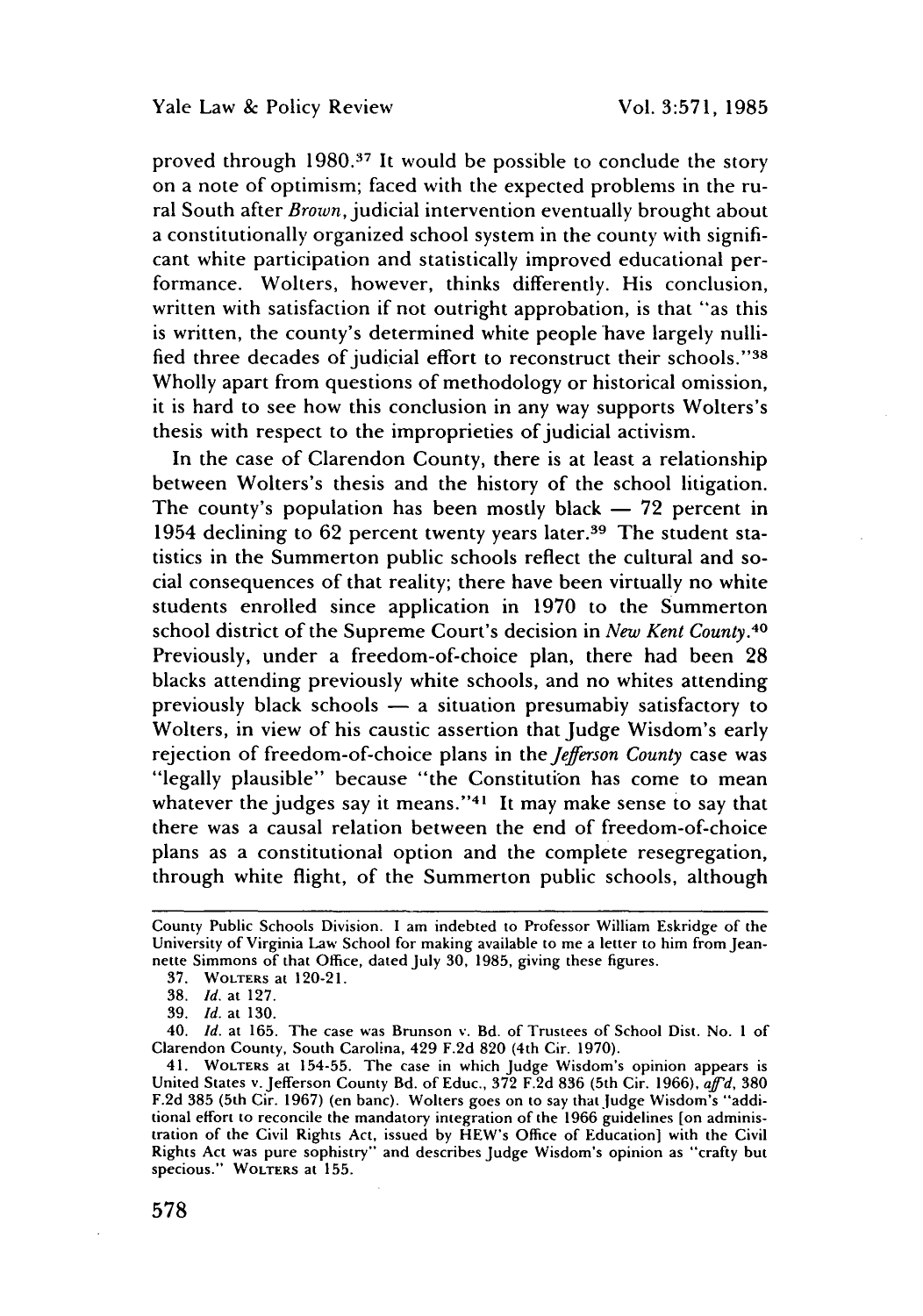Wolters reaches that conclusion without any discussion of the opposite result in many parts of the rural deep South, in Prince Edward County, and even in other parts of Clarendon County. But acceptance of that interpretation of the history of one school district in one county in South Carolina does not seem to me to warrant or even explain conclusions which I believe to have controlled Wolters's thinking before the book was started.

The quality of Wolters's evaluation of the stories of the five *Brown* districts does not improve with the sections dealing with New Castle County, Delaware or Topeka, Kansas. The former case evolved in the 1970s into a judicial effort to deal with the fact that the schools in Wilmington were 90 percent nonwhite, while those in the rest of the county were 90 percent white.42 It is this effort that is the object of Wolters's scorn — the premise again being that "law [was] manipulated. **.** .disingenuously to achieve a result the judges considered socially and economically desirable."<sup>43</sup> Wolters's discussion of the failure of the effort, as he sees it, is to me no more persuasive than the chapters on the District of Columbia, Prince Edward County, and Clarendon County, and it seems distorted by his reaction to incidents of misbehavior by black students.44 Much less space is given to Topeka, perhaps because there "at least, desegregation was not an obvious failure" 45 and perhaps because new litigation is pending.46 As in the remainder of the book, the style of writing in these sections is graceful, and much of the local historical detail is interesting. It is the continuous interjection of conclusory vituperation against the courts and their intrusion on white priorities, unsupported by any attempt at serious evaluation of the reasons for the judicial behavior in such cases as *New Kent County,* that grates.

Beyond question, there is plenty of room for differing evaluations of the *Brown* experience to date. School statistics between- 1968 (a more representative date than 1954, because it marks the beginning of intensive attention on the part of the Supreme Court to the question of remedy) and 1980 show a nationwide decrease in the percentage of black students in schools with more than 50 percent minority students (from 76.6 percent to 62.9 percent) and in schools with more than 90 percent minority students (from 64.3 percent to

579

<sup>42.</sup> **WOLTERS** at **175.**

<sup>43.</sup> *Id.* at 228.

<sup>44.</sup> *Id.* at 241-46.

<sup>45.</sup> *Id.* at 253.

<sup>46.</sup> *Id.* at 270-71.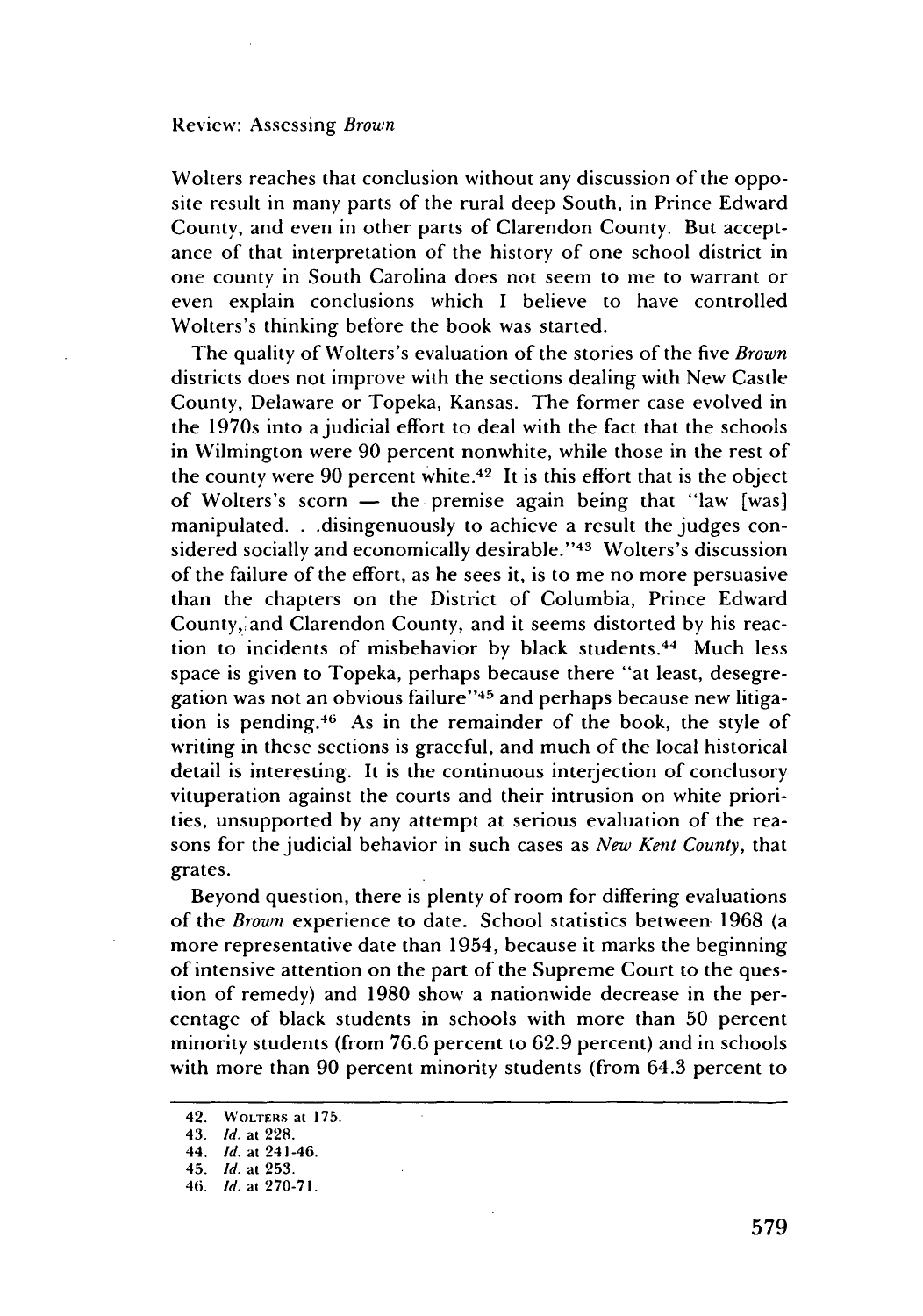$33.2$  percent).<sup>47</sup> These figures suggest substantial national desegregation. But almost all of this change occurred within the first five years after the *New Kent County* decision, and by far the greatest proportion occurred in the South and the Border States.<sup>48</sup> Racial segregation by this measure has increased in the Northeast during the same period,<sup>49</sup> although the causal connection between this fact and the traces of *Brown* is unclear. The *Brown* remedies have clearly had an effect, but what has it been? Have the courts since 1972 been engaged in an unproductive, even counter-productive, effort that is at bottom judicially unmanageable, a sentiment that one may discern in the Supreme Court's hesitancy about intrusive remedies since its 1974 decision in *Milliken 1*?<sup>50</sup> Consider, for example, the statistics and events in such settings as Atlanta, Boston, and Detroit. And has there been a serious educational and social cost, as Wolters attempts to demonstrate? Finally, is there a lesson to be learned from the experience in the *Brown* experiment during the past dozen years, something that serves a prescriptive function for policy-makers, especially those in the black robes? If so, what is it?

These are hard, perhaps unanswerable questions, but they do not daunt Jennifer Hochschild. She believes in desegregation<sup>51</sup> not only as a goal of public education, but as the kind of defining goal around which other policies should be clustered.

*When fully and carefully carried out,* mandatory desegregation reduces racial isolation, enhances minority achievement, improves race relations, promotes educational quality, opens new opportunities, and maintains citizen support. *When fully and carefully carried out,* mandatory desegregation does not harm (and may improve) white achievement. It need not increase (and may decrease) violence and vandalism in the schools. It promotes reforms in educational structure and processes, and it may expand educational options. It can bring an influx of federal, state, or local money and talent into the schools. It seldom significantly increases (and may decrease) the cost or distance of bus rides. When properly implemented, busing itself causes no educational, physical, or psychological damage. Desegregation can teach students to respect, understand, and even like people different from themselves, and it prepares them for life in an increasingly multiracial na-

<sup>47.</sup> HOCHSCHILD at 30.

<sup>48.</sup> *Id.*

<sup>49.</sup> *Id.*

<sup>50.</sup> Milliken v. Bradley, 418 U.S. 717 (1974) (multidistrict remedies for single-district school segregation violations are inappropriate where there is no showing that the other districts have failed to operate unitary school systems).

<sup>51.</sup> The word "desegregation" is used with quite different meanings in the two books. Hochschild has an activist conception of the term, whereas Wolters uses it more conventionally to mean a *restraint* on state action.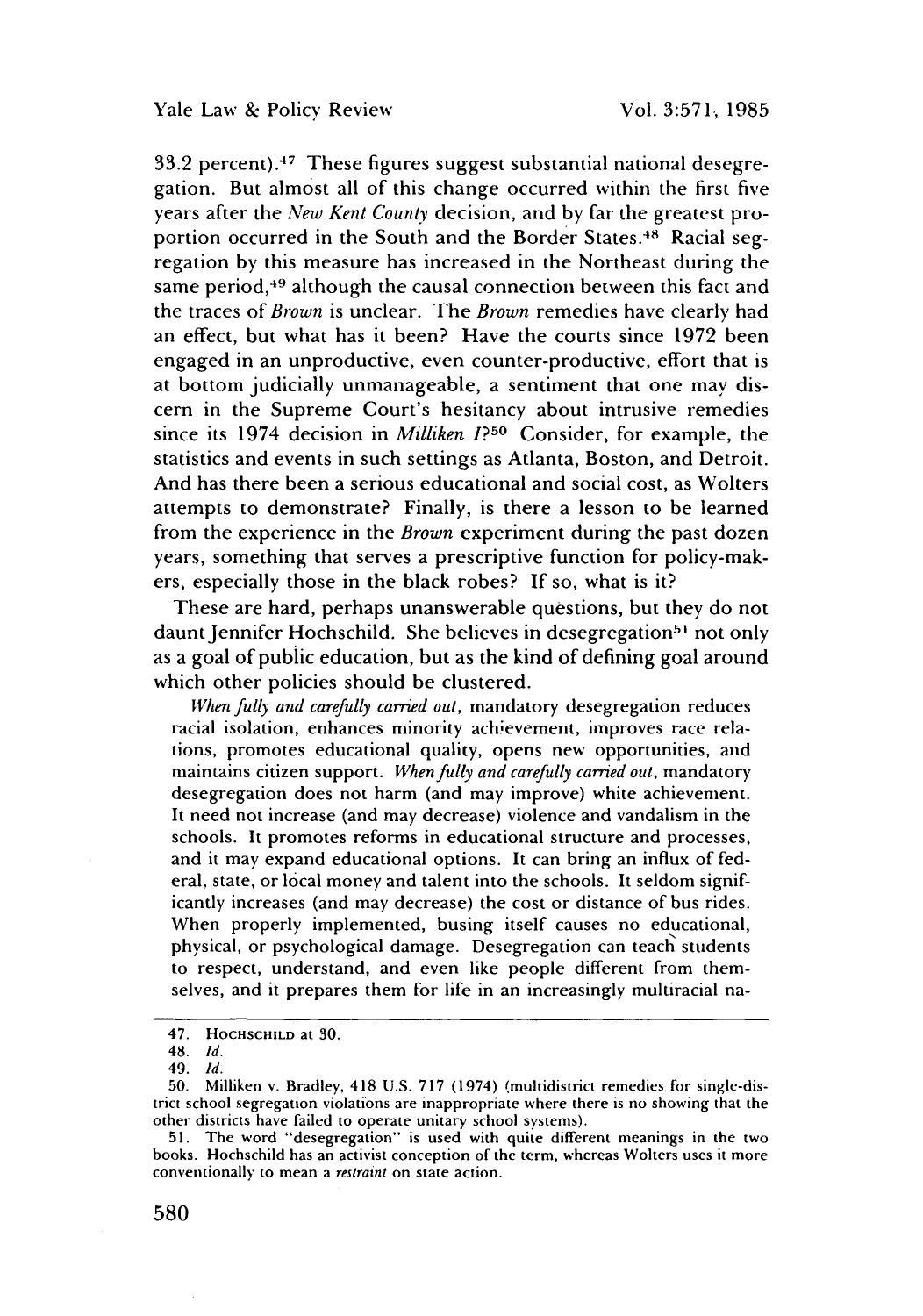tion. It can give parents more knowledge of and influence over their  $children's schools.$  Even the new harms to minorities  $-$  faculty displacement, resegregation through tracking, excessive punishment, denigration - do not occur when the school district fully and carefully *desegregates.5 <sup>2</sup>*

If one believes that these benefits flow from racial desegregation, as Hochschild clearly does **-** passionately, both as an act of intellect and as an article of faith - and if one also understands and follows the implications of that belief, as Hochschild does **-** explicitly, powerfully and relentlessly, almost remorselessly **-** then the key to everything is in the italicized phrases. Such failures as have occurred in the *Brown* experiment are not from trying to do too much, from overstepping the boundaries of appropriate judicial injunction, as Wolters (as well as current federal policy-makers) would have us believe, but rather from doing too little. Hochschild's targets are, accordingly, incrementalism and popular control, which favors incrementalism. Authoritarianism, exercised by judges where appropriate, and desegregation "full speed ahead"<sup>53</sup> are her prescriptions. The stunning boldness of this thesis is supported by evidence of wide scholarship, careful structural analysis and synthesis, explicit political theory, and, above all, an extraordinary and searching intellect.

The title of her book, *The New American Dilemma,* is, of course, an echo of Gunnar Myrdal, 54 whose figure intimidates Hochschild no more than does the prospect of the inroads her prescriptions may make on theories of liberal democracy and popular control. Myrdal is portrayed as both the source and a victim of what Hochschild calls the anomaly theory, which asserts that racism is "a terrible and inexplicable anomaly stuck in the middle of our liberal democratic ethos." 55 But if racism is truly an anomaly, Americans must want to abolish it, and its abolition should therefore be possible through conventional forms of political action. Hochschild finds this theory inconsistent with American political history, including that since *Brown,* and accordingly she favors a symbiosis theory: "[R]acism is not simply an excrescence on a fundamentally healthy liberal democratic body but is part of what shapes and energizes the body," so that "liberal democracy and racism in the United States are histori-

**55. HOCHSCILD** at **3.**

<sup>52.</sup> **HOCHSCHILD at** 177-78 (emphasis **in the** original).

<sup>53.</sup> *Id.* at 177.

**<sup>54.</sup> G. MYRDAL, AN AMERICAN DILEMMA: THE NEGRO PROBLEM AND MODERN DEMOC-Rcv** (1944).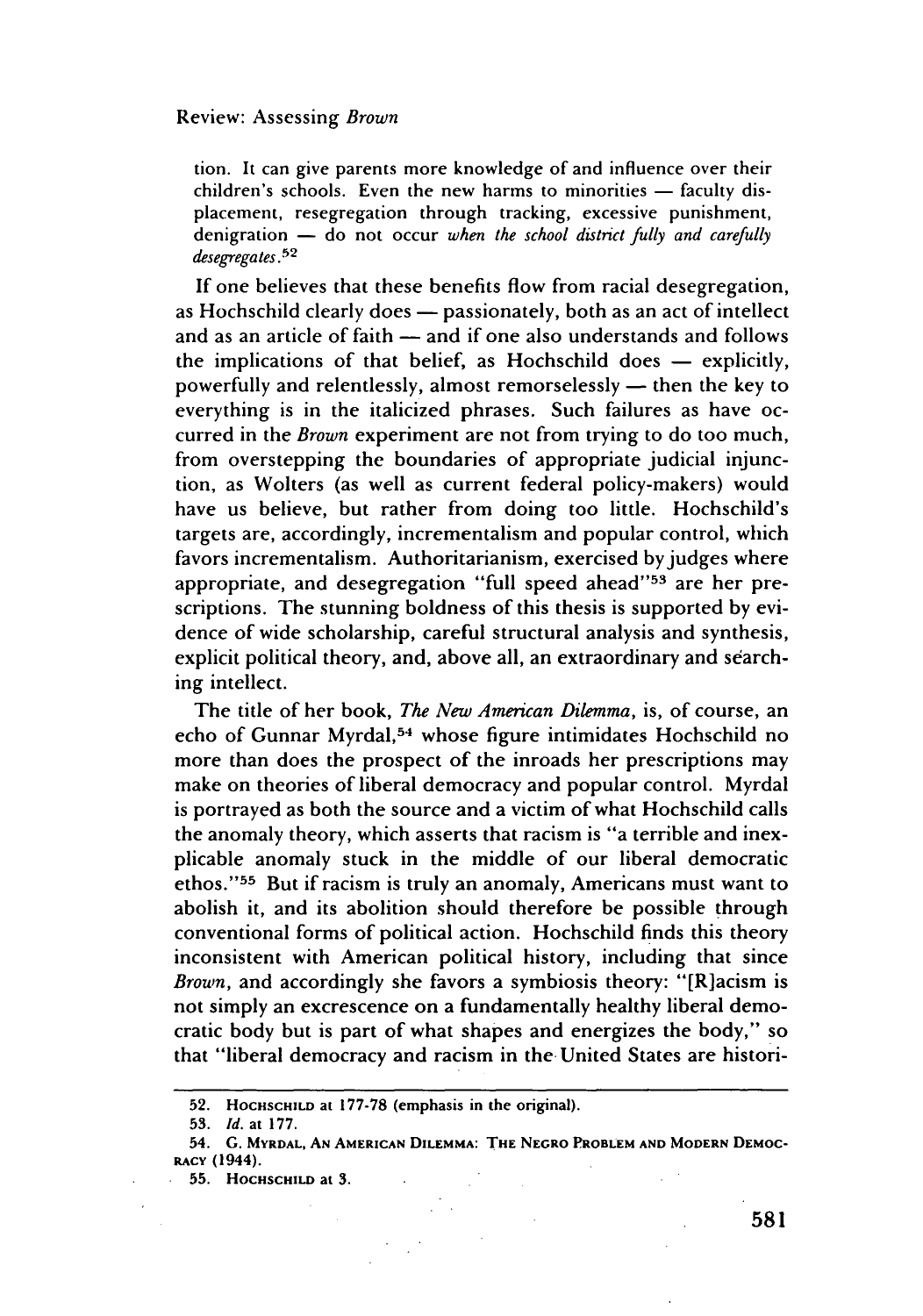cally, even inherently, reinforcing." 56 From this political economic theory — Marxist at least in spirit, as she notes explicitly<sup>57</sup> — flows her conviction that racism (of which segregation in the public schools is simply one consequence, examined as a test case) must be rooted out forcefully. 58 Her book is intended to show that, contrary to the teachings of the incrementalists, such a forceful rooting out can and will work.

It is in this effort, in my judgment, that the book fails. The specific Hochschild formula for policy-makers is familiar: massive busing, metropolitan-wide remedies, the elimination of racism inside schools (through the control of both student and teacher behavior), and strong leadership for desegregation. 59 But there is no reason to believe that the institutional limitations on judicial control of society will permit the courts to do what Hochschild thinks necessary to implement even those elements of this formula that are within reach of structural injunctions. Indeed, the evidence is mostly to the contrary. Further, artificial achievement of racial integration in some classrooms seems a pale sort of policy prescription to overcome the indigenous problems suggested by Hochschild's theoretical framework. It is unclear, for example, precisely what she would have the courts do about the black mass populations in the cities. She is an incrementalist in her own way. Because she treats education as a case study of symbiotic racism, she does not attempt to deal with the interrelationships, the indivisibility, of the cycles of the effects of race on jobs, housing, poverty, family structure, and the like, even though the provocative tenor of her analysis leads the reader to expect policy recommendations going to the core of American racial problems, not just to the details of bringing about racial integration in schools.

Hochschild does, I think, recognize the problem. She is scrupulous in examining the evidence on such matters as busing, metropolitan remedies, and gradual integration. 60 She cites a number of educational studies, for example, in support of her final assertion that "[e]xtensive busing, if well done and combined with other changes, does enhance educational quality, school system stability, race relations, and feelings of equity<sup> $36$ </sup> - certainly a proposition

<sup>56.</sup> *Id.* at 5.

<sup>57.</sup> *Id.* at 6-8.

<sup>58.</sup> Id. at 10-11, 203-04.

**<sup>59.</sup>** *See, e.g., id. at'* **190-98.**

<sup>60.</sup> **Id:** at 46-91.

**<sup>61.</sup>** *Id.* at 61 (emphasis in the original).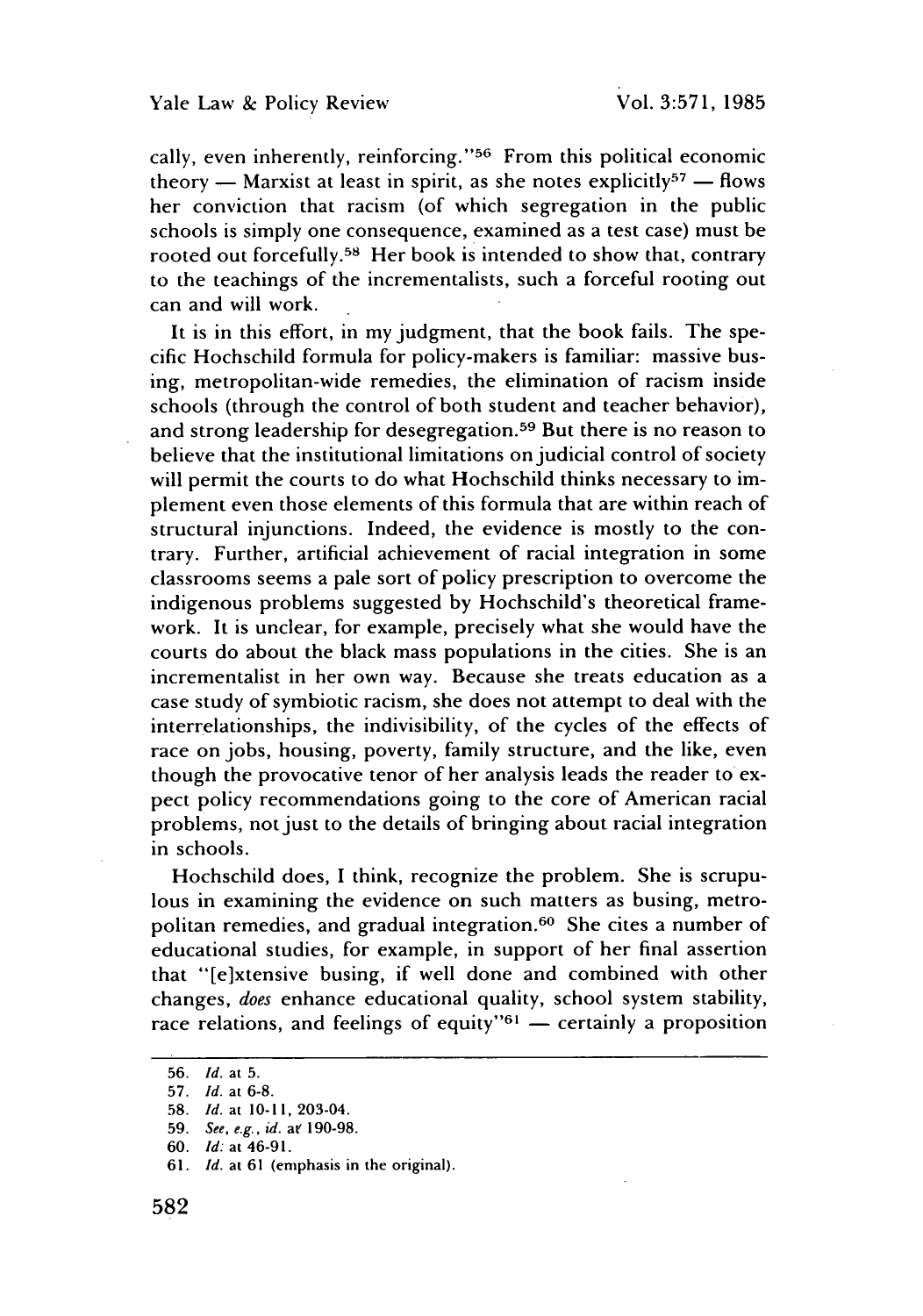that contradicts the conventional wisdom. She also explores, and rejects, the possibility that voluntary local initiatives will eventually achieve satisfactory racial integration. 62 But there is something arid and unpersuasive about these efforts. They are logical and scholarly, but so inconsistent in result with actual experience that it is hard to believe that any real person  $-$  even any real judge  $-$  is going to read the book and then actually do anything. The problem is not simply a failure of judicial will; there are serious questions, not discussed in the book, about judicial capacity.

In a way Wolters's book is a useful complement to the relentless force and comprehensive scholarship shown by Hochschild. The two books should be read together. For the elegant intellectual structure forming the base of the Hochschild policy prescriptions may be strong enough only to flourish in the protected sanctuary of the academy (as in Princeton, where Professor Hochschild teaches), while the invulnerable preconceptions  $-$  prejudices, really  $-$  of the Wolters vision of the *Brown* experiment control the future out there.

This is a conclusion I reach with regret. It reflects my own judgment of who is winning an underlying debate in the United States about the course of racial justice now and in the future. The debate, of course, is not put in such combative terms. It is put in terms of "the nondiscrimination principle." 63 According to this principle, whites no more than blacks should be disadvantaged because of their race. As applied to schools, this means no busing, because white children are perceived by their parents as being disadvantaged on account of their race when they are transported to a school they did not choose because there would not otherwise be enough white children in that school. As applied to jobs, it means no effective affirmative action, since any effective affirmative action deprives some whites, because they are white, of specific placement opportunities otherwise available. There is, after all, a perception of unfairness when equally qualified whites are passed over for blacks in hiring, in admission to a university, in promotion, in any benefit whose distribution has historically been controlled by conceptions of merit rather than by the reality of need.

Leaving aside the ambiguities of determining degrees of "qualification," the perception exists because it is accurate. Many of the statistical gains for blacks during the past twenty years in such mat-

<sup>62.</sup> *Id.* at 92-145.

<sup>63.</sup> *See, e.g.,* Reynolds, *Individualism v. Group Rights: The Legacy of* Brown, 93 YALE L.J. 995 (1984).